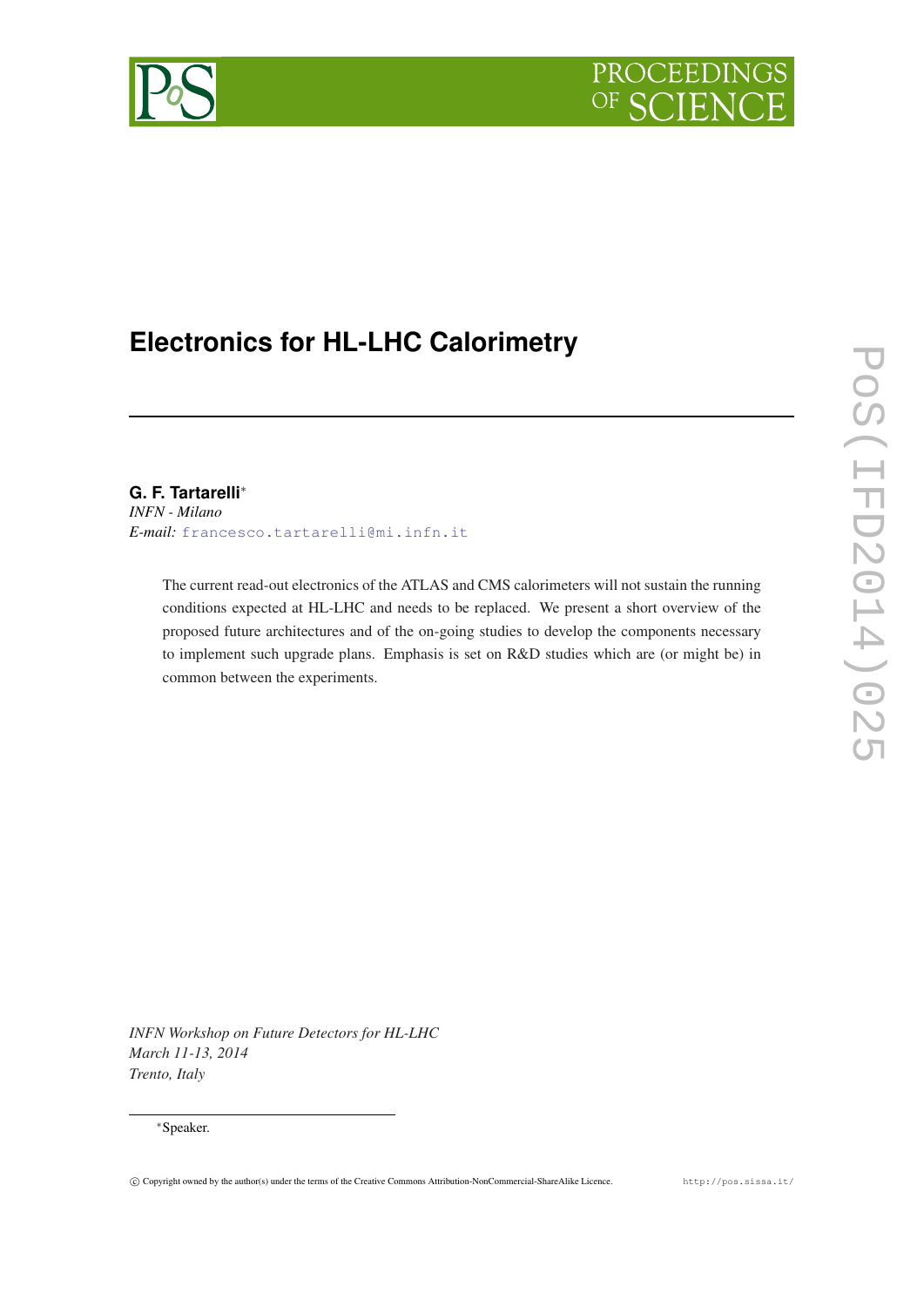## 1. Introduction

Both the ATLAS [\[1\]](#page-5-0) and CMS [\[2\]](#page-5-0) experiments are planning significant upgrades [\[3\]](#page-5-0) of their calorimeter read-out and trigger electronics for operating at the High Luminosity LHC (HL-LHC), the so-called Phase II.

Several factors are driving the changes and the technological choices being investigated:

- Radiation resistance. By the end of Phase II, the detectors would have accumulated an integrated luminosity of around 3000 fb<sup>-1</sup>. The lifetime of all detector components should be checked against this integrated dose and, if needed, replaced with more radiation tolerant versions.
- Ageing. Some components would have around 30 years of operation if they are still used in Phase II. This is a much longer period than the lifetime expected (of the order of 10 years) when they were designed and built. This poses serious reliability issues. Moreover, due to the lack of spares, obsolescence of the components and of the technologies, they are also increasingly difficult to maintain and repair.
- Performance. The expected increase in instantaneous luminosity  $(5x10^{34} \text{ cm}^{-2} \text{ s}^{-1}$  with an expected average number of interactions per bunch crossing of  $\mu$ =140) will degrade the performance of the calorimeters unless their read-out systems undergo substantial upgrades. This should allow the implementation of a new trigger architecture that will make use of the highest granularity information and resolution at the lowest possible trigger level. Improved calorimeter trigger primitives for electrons, photons,  $\tau$ 's and jets will be possible making extensive use of the detailed topology of the clusters and of the events. Moreover, the calorimeter trigger should allow matching with the planned track trigger at Level 1.

The new calorimeter read-out architecture will follow some general trends also in common to the other sub-detectors:

- All on-detector sums will be removed and only full granularity data will be transferred to the down-stream electronics.
- Data will not be buffered in the front-end, but rather streamed off-detector at the LHC bunchcrossing frequency (40 MHz).
- Fast pre-processors will be needed to convert raw data into calibrated information that feed the trigger system where improved and more complex algorithms can be applied.
- Off-detector buffers allow for a much higher trigger latency or purely software-based triggers.

#### 2. Common Issues

To accomplish the program briefly sketched in the previous section, substantial changes are required on both the front-end and back-end systems of the ATLAS and CMS calorimeters. Problematics can be different between the experiments, due to the different calorimeter technologies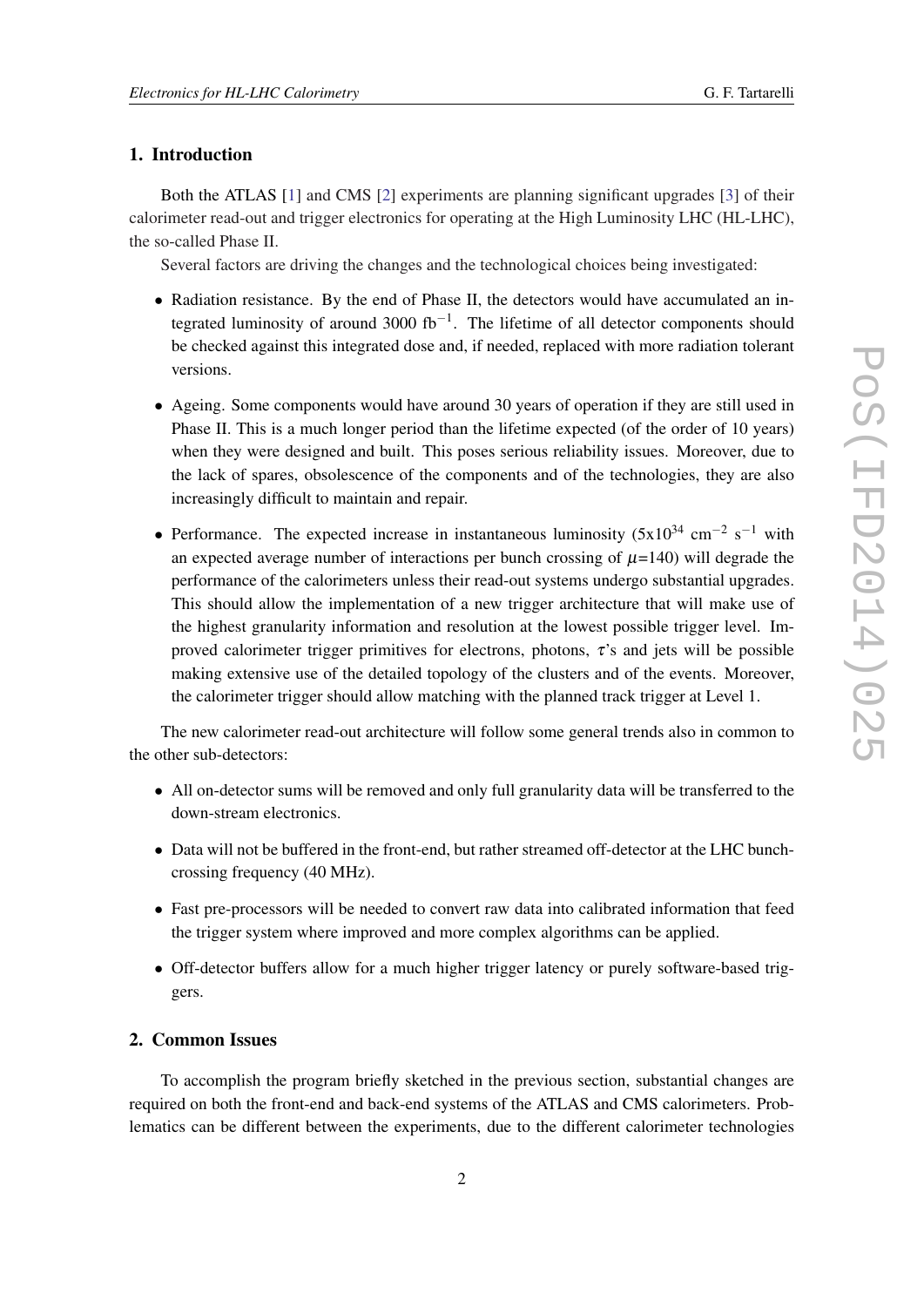implied. However there are several issues which are in common between the experiments and that can profit from common developments.

- On-detector front-end electronics. The requirements asks for preamplification and shaping stages with low noise, fast shaping times and linearity over the full dynamic range, even after irradiation with the expected dose. The output of the preamplification stage needs to be digitized at the sampling rate of 40 MHz. The ADC must provide 12-bit resolution with 15/16-bit dynamic range to cover the full range of interesting energy deposits in the calorimeter. Low latency, low power consumption, radiation tolerance and immunity to Single Event Effects (SEE) are also required. Both Commercial Off-The-Shelf components (COTS) and custom ASIC developments are being pursued.
- High speed optical data links  $\geq 10$  Gb/s) are needed to transfer the large amount of data produced. COTS or custom developments (like the CERN GBT project) are under investigation. Radiation tolerance, in particular with respect to SEE, is one of the most important issues in such a development program.
- High performance back-end systems. Data transferred from the front end to the back end, will be processed by FPGA-based cards. For integrating these cards into a shelf system, the Advanced Telecommunication Computing Architecture (ATCA) has been selected in most cases. This is an open, multi-vendor framework that provides shelf and power management, fast fabrics and redundancy. While ATLAS seems oriented towards using the ATCA standard, CMS has chosen the µATCA standard, which supports mezzanine boards, conform to the AMC (Advanced Mezzanine Card) standard, connected directly to the backplane (without the need of a carrier card). Alternatively, development of high-bandwidth systems based on PCIe cards to interface detector specific front-end to DAQ systems on a switched network can be considered.
- New power distribution scheme. The replacement of the front-end electronics has the implication that new (lower) voltages will be needed to power the new boards. In one of the proposed design, starting form an intermediate voltage (12V or 24V) generated by main converters, Point-Of-Load (POL) regulators are used to perform DC-DC conversion on the front-end board. Commercial or custom solutions are being tested for low ripple, radiation hardness and sensitivity to magnetic field. For the analog part of the front end, for low-noise operation, Low Drop-Out (LDO) regulators are considered.

# 3. ATLAS

Electromagnetic calorimetry in ATLAS is provided by high-granularity lead/liquid-argon (LAr) sampling calorimeters. The electromagnetic calorimeter is divided into a central barrel ( $|\eta|$  < 1.475) and end-cap regions on either end of the detector  $(1.375<|\eta|<2.5$  for the outer wheel and 2.5  $|\eta|$  <3.2 for the inner wheel). An iron/scintillator tile calorimeter gives hadronic coverage in the central rapidity range ( $|\eta|$  < 1.7), while a copper/LAr hadronic end-cap calorimeter (HEC) provides coverage over  $1.5 < |\eta|$  < 3.21. The forward regions (3.2  $|\eta|$  < 4.9) are instrumented with LAr calorimeters for both electromagnetic and hadronic measurements (FCals).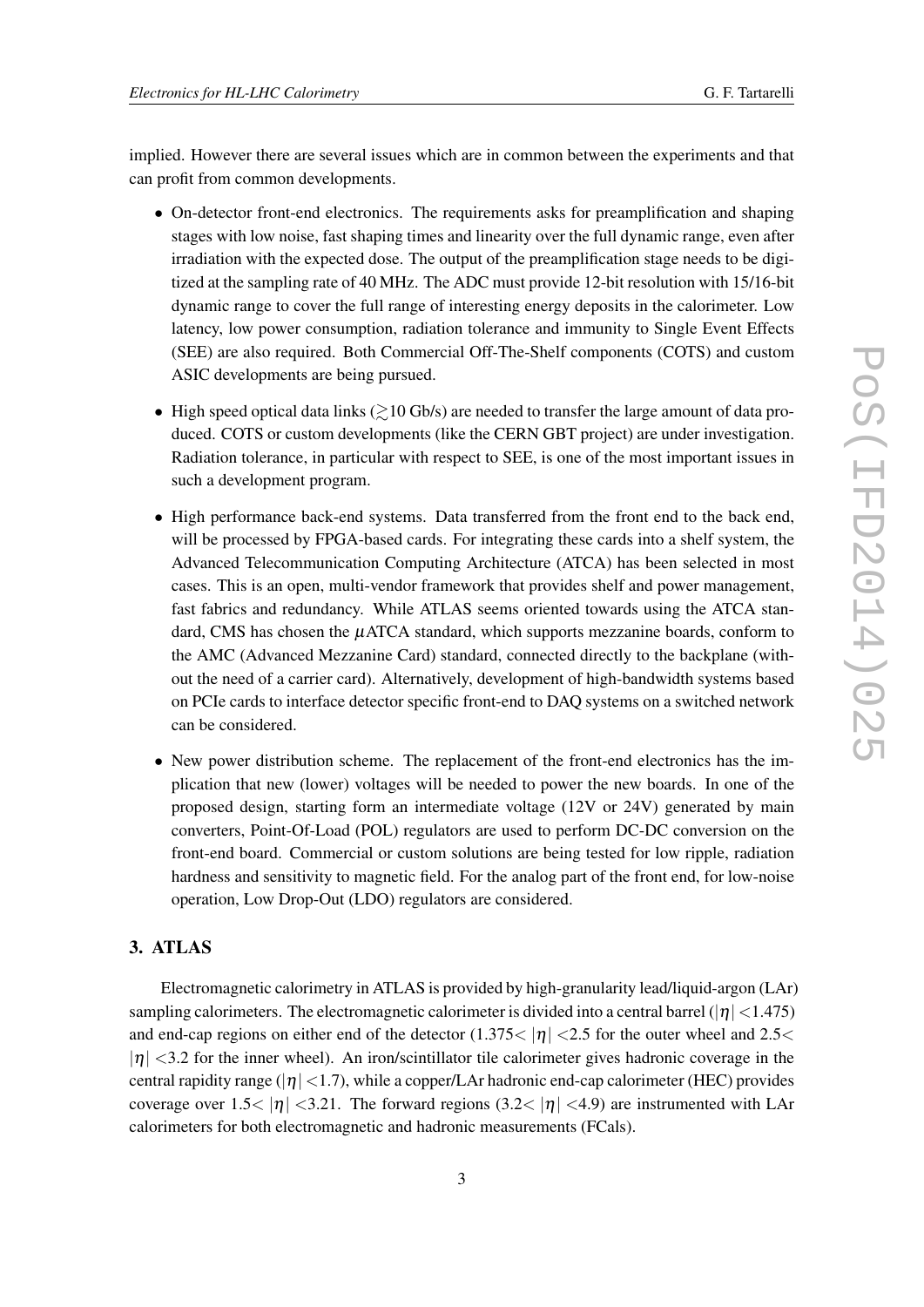All studies performed so far indicate that the ATLAS calorimeters will continue to function at highest peak luminosities and over the integrated luminosities expected at HL-LHC. Studies are on-going to assess the performance of the forward calorimeters. Depending on the outcome of these studies it might be necessary to replace the FCal with a higher granularity calorimeter (the so-called sFCal) or to install a small calorimeter just in front of the FCal (the MiniFCal), to reduce the particle flux on it.

As explained in the previous section, the LAr front-end electronics, housed in front-end boards (FEBs) located outside the calorimeter cryostats will need to be replaced. The analog part of the HEC front-end electronics, which is located inside the end-cap cryostats,is in a relatively high radiation region. Intensive studies have shown that this electronics will operate with negligible deterioration at HL-LHC conditions, so that it does not need to be replaced. Finally, depending on the technological choices made for the forward calorimeter, new radiation hard electronics might need to be installed in the forward region.

A full replacement of the readout electronics of the hadronic tile calorimeter (which is housed in so-called "drawers") is also foreseen.

#### 3.1 Tile calorimeter

The current front-end electronics is installed in 256 drawers that need to be replaced to implement a free-running design with 40 MHz digitization. The main front-end components, a mixed analog/digital main board, need to be replaced. Three alternative developments are under study: an evolution of today's 3-in-1 discrete card, that comprises shaper, 2-gain amplifier and 3-gain integrator for Cs calibration; a solution based on the FERMILAB QIE10 ASIC; a new ASIC development using 130 nm IBM process, which includes a 3 gain shaper and a 12-bit pipeline ADC.

On daughter boards, Kintex-7 FPGA and CERN GBTx are being studied for data transmission to the back-end. The transfer rate is 625 Gbps per Board and 20 Tbps in total. The back end, on FPGA-based full custom ATCA blade design, performs signal extraction, bunch-crossing identification for trigger, pipeline buffer, TTC signal distribution. One TileCal drawer is planned to be equipped with a full demonstrator front-end and back-end system to validate the new architecture and compare the different solutions proposed.

#### 3.2 Liquid Argon calorimeter

To send all LAr calorimeter data off detector for triggering and for read-out at LHC bunchcrossing frequency of 40 MHz (for a total bandwidth of 140 Tbps), all FEBs and RODs need to replace with newer generation versions. The Phase-I new trigger boards (LTDB) [[4\]](#page-5-0) will stay to provide a Level-0 low latency trigger.

A new pre-amplifier and shaper will be integrated into a single ASIC; a low noise, 16-bit dynamic range amplifier, followed by low power differential shaping stage has been realized using Silicon-Germanium (SiGe) BiCMOS technology. A prototype has been produced using IBM 8WL  $0.13 \mu$ m process; a cheaper process (IHP) will also be tried.

The choice of a new ADC will be also based on the studies performed for Phase 1 and will evaluate custom and commercial components. A custom 12-bit ADC, realized in IBM 8RF 130nm CMOS, with low power (30-50 mW/channel), low latency (<90 ns) and radiation tolerance (12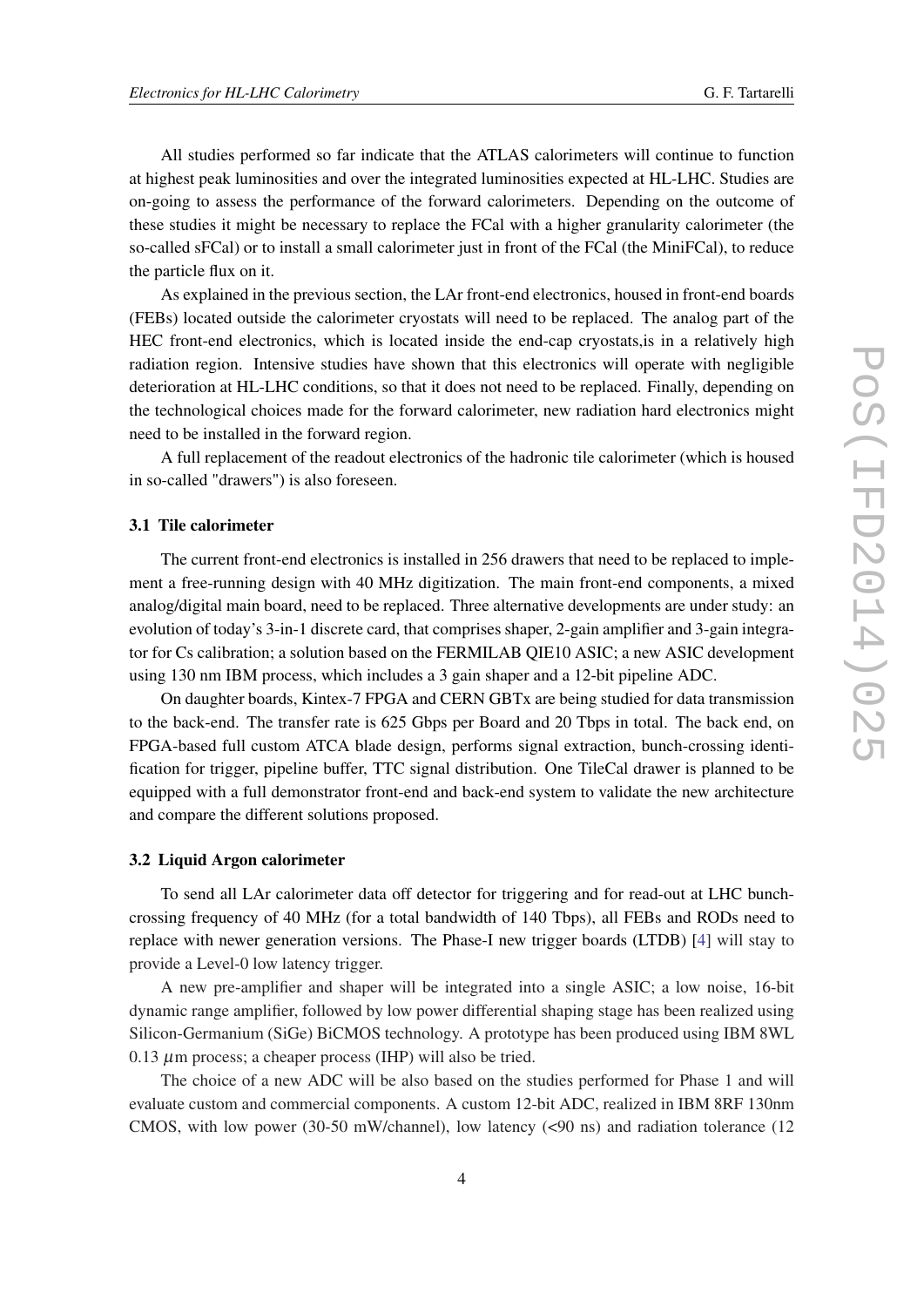kGy,  $3.3x10^{14}$  n<sub>eq</sub>/cm<sup>2</sup>,  $6.3x10^{13}$  h/cm<sup>2</sup>) has been designed. Among the COTS solutions, a 12-bit Texas Instruments ADC (ADS5272) performed best.

For data transfer a Link-on-chip (LOC) development in Silicon-on-Sapphire (SoS)  $0.25 \mu$ m technology is being pursued; it has custom interface and serializer and will use VCSEL devices from Versatile Link for conversion to optical signal. This technology should allow a 8 Gbps design; Phase-II requires  $12\times10$  Gbps VCSEL arrays: this calls for an improved SoS process or a nextgeneration GBTx.

The data are received by the back-end using serial optical links on multi-fiber ribbons. The conversion to electronic signal will be performed by commercial components and de-serialization will be handled by fast FPGA transceivers. Data will be processed by high-bandwidth ATCA Pre-Processor boards. They will handle 1.2 Tbps input from front-end and send 250 Gbps trigger information to Level-0. Algorithms to be implemented include energy reconstruction, bunch-crossing identification, pipeline, trigger sums or more complex algorithms, like the extraction of EM shower shapes. These back-end solutions are already being studied for Phase I and will evolve into a Phase II design.

# 4. CMS

CMS makes use of a lead tungstate crystal electromagnetic calorimeter (ECAL) and of a brass/scintillator hadron calorimeter (HCAL), covering the region  $|\eta| < 3$ . The ECAL barrel extends to  $|\eta|$  < 1.48 while the ECAL endcaps cover the region 1.48 \equal |neglective |neglective 1.48 \equal |neglective 1.48 \equal |neglective 1.48 \equal |neglective 1.48 \equal |neglective 1.48 \equal |neglective 1.4 Cherenkov forward calorimeter extends the calorimetric coverage up to  $|\eta|$  < 5.0.

The barrel ECAL and HCAL plan to replace the present electronic. In the ECAL both the digital (FE) and analog (VFE) parts will be replaced. In HCAL, probably already in Phase 1, there will be new electronics, making use of SiPM and new read out.

Extrapolation of the calorimeter performance to Phase II conditions, have shown that in the endcap region, the ECAL and HCAL will not be able to operate successfully. The plan is to replace them with new calorimeters, possibly with a different technology. This will of course imply a new electronics.

### 4.1 HCAL

In the HCAL, Silicon Photomultipliers (SiPM) will replace the present Hybrid Photon Detectors (HPD). A QIE10 chip will be used for charge integration and encoding. After processing by a radiation tolerant FPGA, data will be sent to back end via GBTx/Versatile Links. Preprocessing and event building will be done in  $\mu$ TCA modules.

#### 4.2 ECAL

The plan for the barrel part of the ECAL is to remove all 36 supermodules and to replace the front-end cards and their services. In the new front end all crystal sums for the Level 1 trigger will be removed; all buffers will be also removed, and the data will be sent out at 40 MHz. CERN GBTx/Versatile link will be used both for data transfer to back end and for control: 10 Gbps radtolerant links will be needed. The new back end will be an evolution of the MP7  $\mu$ TCA board, based on a Xilinx Virtex 7 FPGA, as developed for Phase 1 trigger.